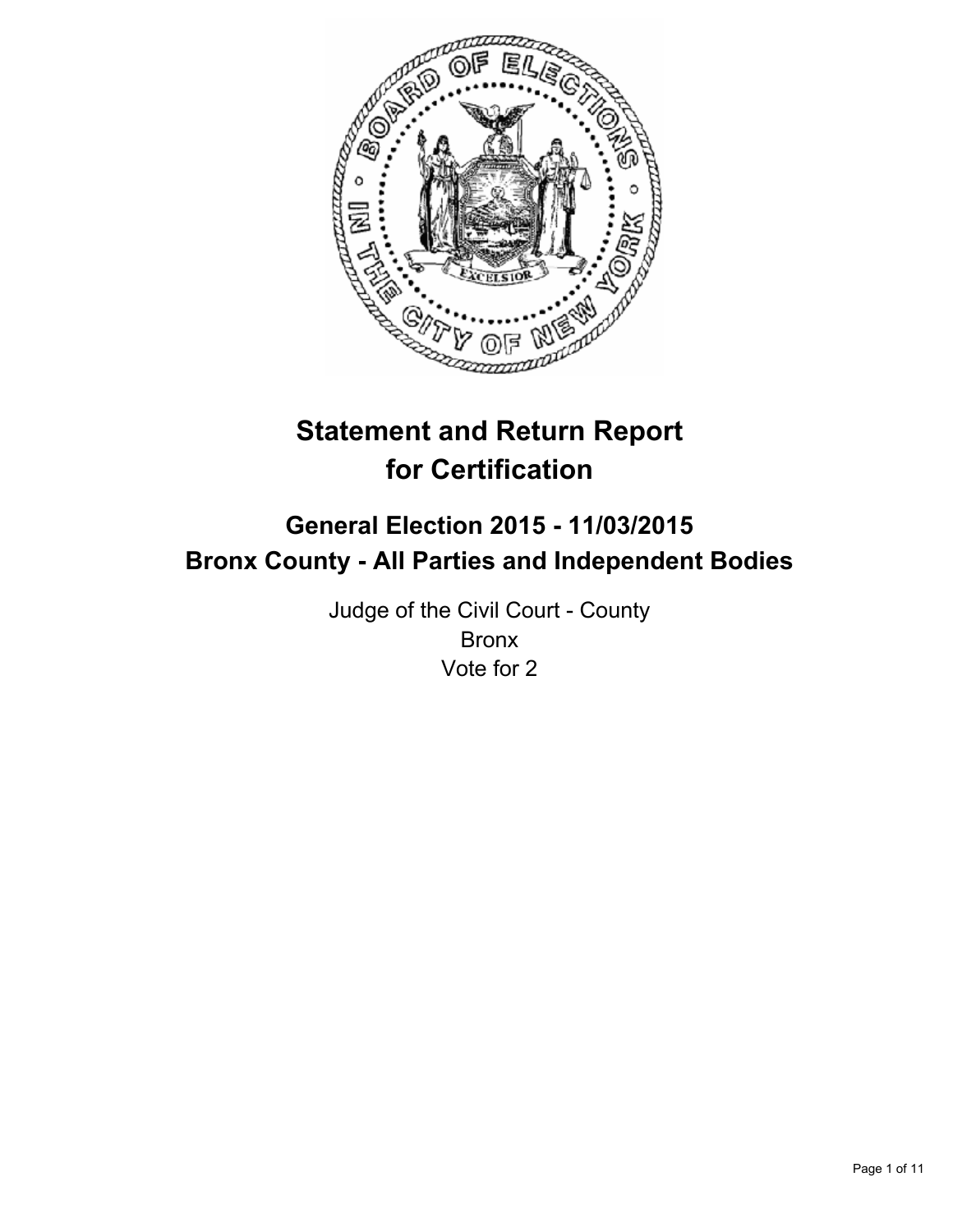

| PUBLIC COUNTER                                           | 3,144 |
|----------------------------------------------------------|-------|
| <b>EMERGENCY</b>                                         | 56    |
| ABSENTEE/MILITARY                                        | 136   |
| <b>AFFIDAVIT</b>                                         | 95    |
| <b>Total Ballots</b>                                     | 3,431 |
| Less - Inapplicable Federal/Special Presidential Ballots | 0     |
| <b>Total Applicable Ballots</b>                          | 3,431 |
| BEN R. BARBATO (DEMOCRATIC)                              | 1,897 |
| MARSHA D. MICHAEL (DEMOCRATIC)                           | 2,460 |
| CLOVES GRIMES (WRITE-IN)                                 |       |
| EDWARD KIELY (WRITE-IN)                                  | 1     |
| KAUEF BROWDER (WRITE-IN)                                 | 1     |
| UNATTRIBUTABLE WRITE-IN (WRITE-IN)                       | 10    |
| VERA PAYNE (WRITE-IN)                                    | 1     |
| <b>Total Votes</b>                                       | 4,371 |
| Unrecorded                                               | 2,491 |

| PUBLIC COUNTER                                           | 2,241 |
|----------------------------------------------------------|-------|
| <b>EMERGENCY</b>                                         | 0     |
| ABSENTEE/MILITARY                                        | 141   |
| <b>AFFIDAVIT</b>                                         | 83    |
| <b>Total Ballots</b>                                     | 2,465 |
| Less - Inapplicable Federal/Special Presidential Ballots | 0     |
| <b>Total Applicable Ballots</b>                          | 2,465 |
| BEN R. BARBATO (DEMOCRATIC)                              | 1,410 |
| MARSHA D. MICHAEL (DEMOCRATIC)                           | 1,696 |
| GINO GUADAGNO (WRITE-IN)                                 | 1     |
| IVETTE MARTINEZ (WRITE-IN)                               | 1     |
| JOHN W NELSON (WRITE-IN)                                 | 1     |
| JOSEPH GUADAGNO (WRITE-IN)                               | 1     |
| JUSTIN GROSSMAN MARSHALL (WRITE-IN)                      | 1     |
| <b>KELLISH THOMAS (WRITE-IN)</b>                         | 1     |
| MICHELLE RAMONETTI (WRITE-IN)                            | 1     |
| MIKE DELI (WRITE-IN)                                     | 1     |
| MORIN PETESNS (WRITE-IN)                                 | 1     |
| TINOS DEL (WRITE-IN)                                     | 1     |
| UNATTRIBUTABLE WRITE-IN (WRITE-IN)                       | 4     |
| <b>Total Votes</b>                                       | 3,120 |
| Unrecorded                                               | 1.810 |
|                                                          |       |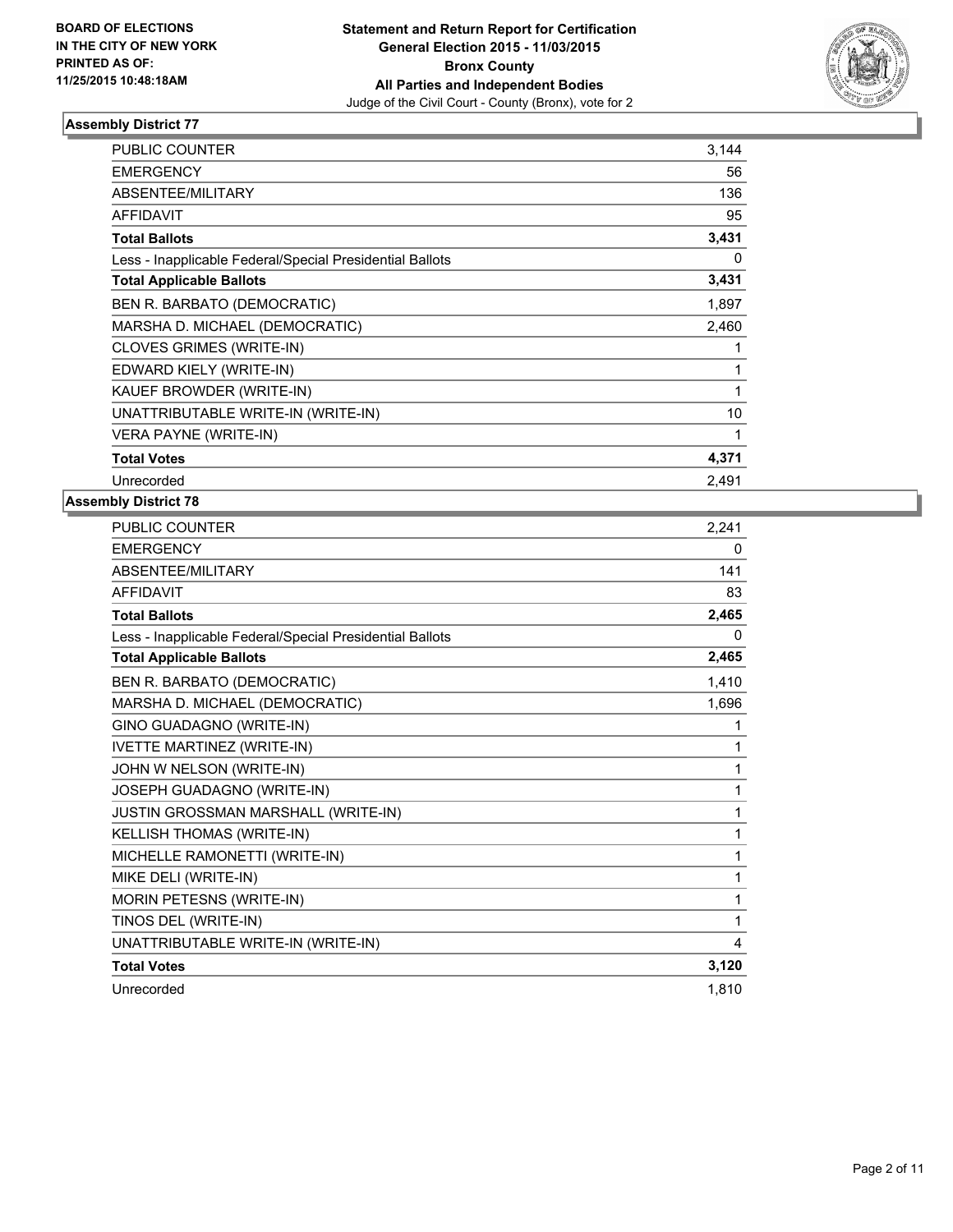

| <b>PUBLIC COUNTER</b>                                    | 3,382 |
|----------------------------------------------------------|-------|
| <b>EMERGENCY</b>                                         | 3     |
| ABSENTEE/MILITARY                                        | 115   |
| AFFIDAVIT                                                | 87    |
| <b>Total Ballots</b>                                     | 3,587 |
| Less - Inapplicable Federal/Special Presidential Ballots | 0     |
| <b>Total Applicable Ballots</b>                          | 3,587 |
| BEN R. BARBATO (DEMOCRATIC)                              | 1,831 |
| MARSHA D. MICHAEL (DEMOCRATIC)                           | 2,690 |
| UNATTRIBUTABLE WRITE-IN (WRITE-IN)                       | 6     |
| VICTOR H GUTIERREZ (WRITE-IN)                            |       |
| ZORAIDA TORRES (WRITE-IN)                                | 1     |
| <b>Total Votes</b>                                       | 4,529 |
| Unrecorded                                               | 2,645 |

| <b>PUBLIC COUNTER</b>                                    | 3,028          |
|----------------------------------------------------------|----------------|
| <b>EMERGENCY</b>                                         | 0              |
| ABSENTEE/MILITARY                                        | 269            |
| <b>AFFIDAVIT</b>                                         | 30             |
| <b>Total Ballots</b>                                     | 3,327          |
| Less - Inapplicable Federal/Special Presidential Ballots | 0              |
| <b>Total Applicable Ballots</b>                          | 3,327          |
| BEN R. BARBATO (DEMOCRATIC)                              | 1,984          |
| MARSHA D. MICHAEL (DEMOCRATIC)                           | 2,273          |
| ANDREA GANT (WRITE-IN)                                   | 1              |
| <b>BEN CARSON (WRITE-IN)</b>                             | $\overline{2}$ |
| <b>GUY T PARISI (WRITE-IN)</b>                           | 1              |
| HUGO L GONZALEZ (WRITE-IN)                               | 1              |
| ISAAC AMBEROSE MOORE (WRITE-IN)                          | 1              |
| JAMES VACCA (WRITE-IN)                                   | 1              |
| JAMES VISSER (WRITE-IN)                                  | $\overline{2}$ |
| KALIEF BROWDER (WRITE-IN)                                | 1              |
| LINDA BALDWIN (WRITE-IN)                                 | 1              |
| LOVIE PIGNATA (WRITE-IN)                                 | 1              |
| STANLEY KOLMAN SCHLEIN (WRITE-IN)                        | 1              |
| UNATTRIBUTABLE WRITE-IN (WRITE-IN)                       | 13             |
| <b>Total Votes</b>                                       | 4,283          |
| Unrecorded                                               | 2.371          |
|                                                          |                |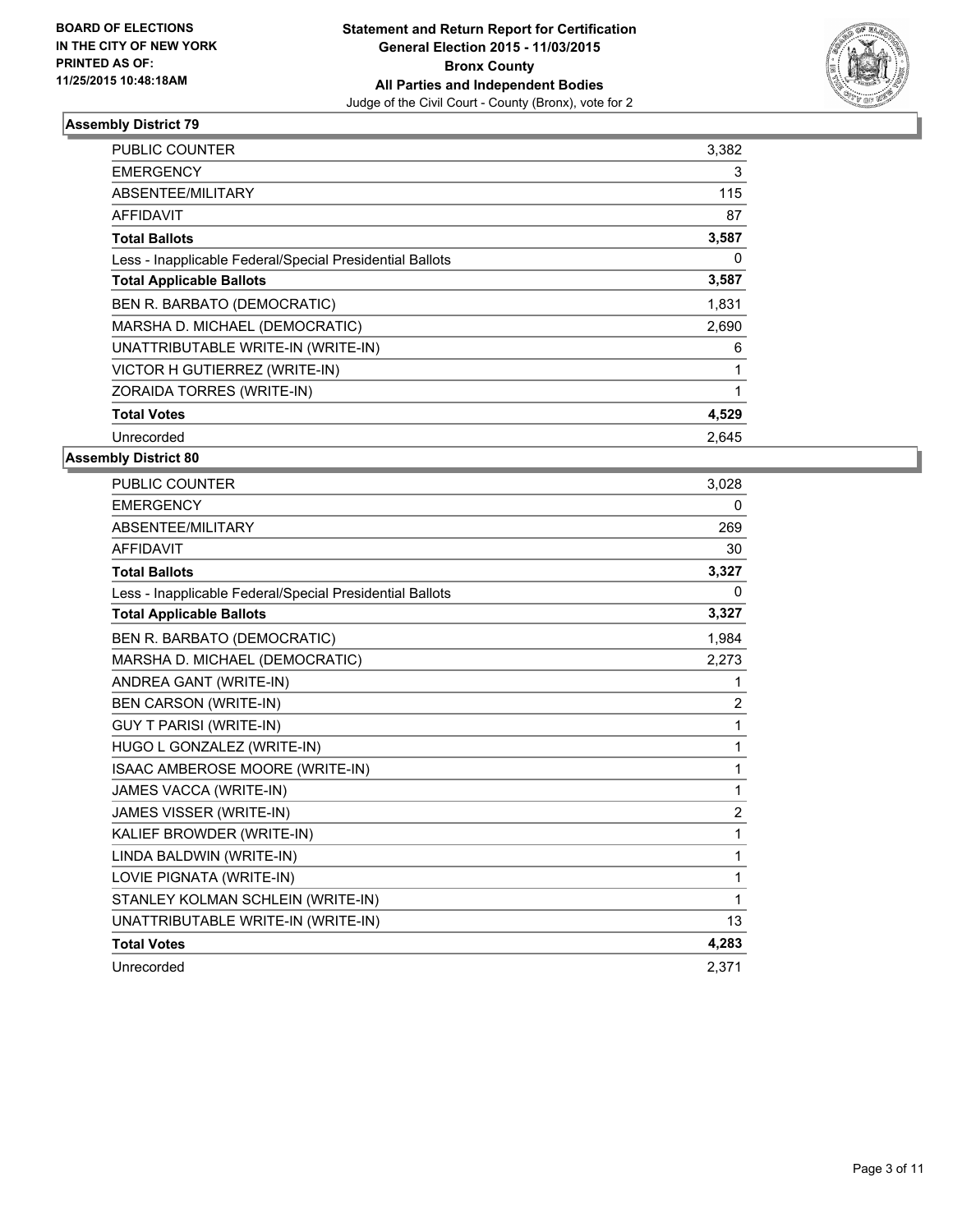

| <b>PUBLIC COUNTER</b>                                    | 4,526        |
|----------------------------------------------------------|--------------|
| <b>EMERGENCY</b>                                         | 0            |
| ABSENTEE/MILITARY                                        | 377          |
| AFFIDAVIT                                                | 53           |
| <b>Total Ballots</b>                                     | 4,956        |
| Less - Inapplicable Federal/Special Presidential Ballots | 0            |
| <b>Total Applicable Ballots</b>                          | 4,956        |
| BEN R. BARBATO (DEMOCRATIC)                              | 3,176        |
| MARSHA D. MICHAEL (DEMOCRATIC)                           | 3,554        |
| AARON WHITELMAN (WRITE-IN)                               | 1            |
| ALMA CORDOVA (WRITE-IN)                                  | 1            |
| ANNABEL PALMA (WRITE-IN)                                 | 1            |
| ARTHUR L GALLAGHER (WRITE-IN)                            | 1            |
| AVRAHAM LAPIN (WRITE-IN)                                 | 1            |
| BENJI SUSS (WRITE-IN)                                    | 1            |
| CHRISTOPHER W FORD (WRITE-IN)                            | 1            |
| COREY SOTO (WRITE-IN)                                    | 1            |
| DANIEL PADERNACHT (WRITE-IN)                             | 2            |
| DARIS BERNARD JACKSON (WRITE-IN)                         | 1            |
| EAMON COFFEY (WRITE-IN)                                  | 1            |
| ED SPARK (WRITE-IN)                                      | 1            |
| IRENE BRIZENSKY (WRITE-IN)                               | 1            |
| JACK MARTH (WRITE-IN)                                    | 2            |
| JACQUELINE S GOLD (WRITE-IN)                             | 1            |
| JAMES LAPIN (WRITE-IN)                                   | 1            |
| JARED BALL (WRITE-IN)                                    | 1            |
| JOE KEPIC (WRITE-IN)                                     | 1            |
| JOHN DALY (WRITE-IN)                                     | 1            |
| KALIEF BROWDER (WRITE-IN)                                | 1            |
| KEVIN CLARK (WRITE-IN)                                   | $\mathbf{1}$ |
| KOLU BAYSAH (WRITE-IN)                                   | 1            |
| LINDA MILLS (WRITE-IN)                                   | 1            |
| MARY BETT HAIRE (WRITE-IN)                               | 1            |
| MARY GRAY (WRITE-IN)                                     | 1            |
| MATTHEW P WALSH (WRITE-IN)                               | 1            |
| MYRNA MARTINEZ-PEREZ (WRITE-IN)                          | 1            |
| NICHOLAS PENKOVSKY (WRITE-IN)                            | 1            |
| PAT HEFFERMAN (WRITE-IN)                                 | 1            |
| PHILIP ALCABES (WRITE-IN)                                | 1            |
| RANDYE BERNFELD (WRITE-IN)                               | 1            |
| ROBERT D SIANO (WRITE-IN)                                | 1            |
| SEAN MAKER (WRITE-IN)                                    | 1            |
| SEBATIAN EL GATO MARTINEZ (WRITE-IN)                     | 1            |
| STANLEY SCHLEAN (WRITE-IN)                               | 1            |
| STEPHEN FEARON (WRITE-IN)                                | 1            |
| THOMAS FRAWLEY (WRITE-IN)                                | 1            |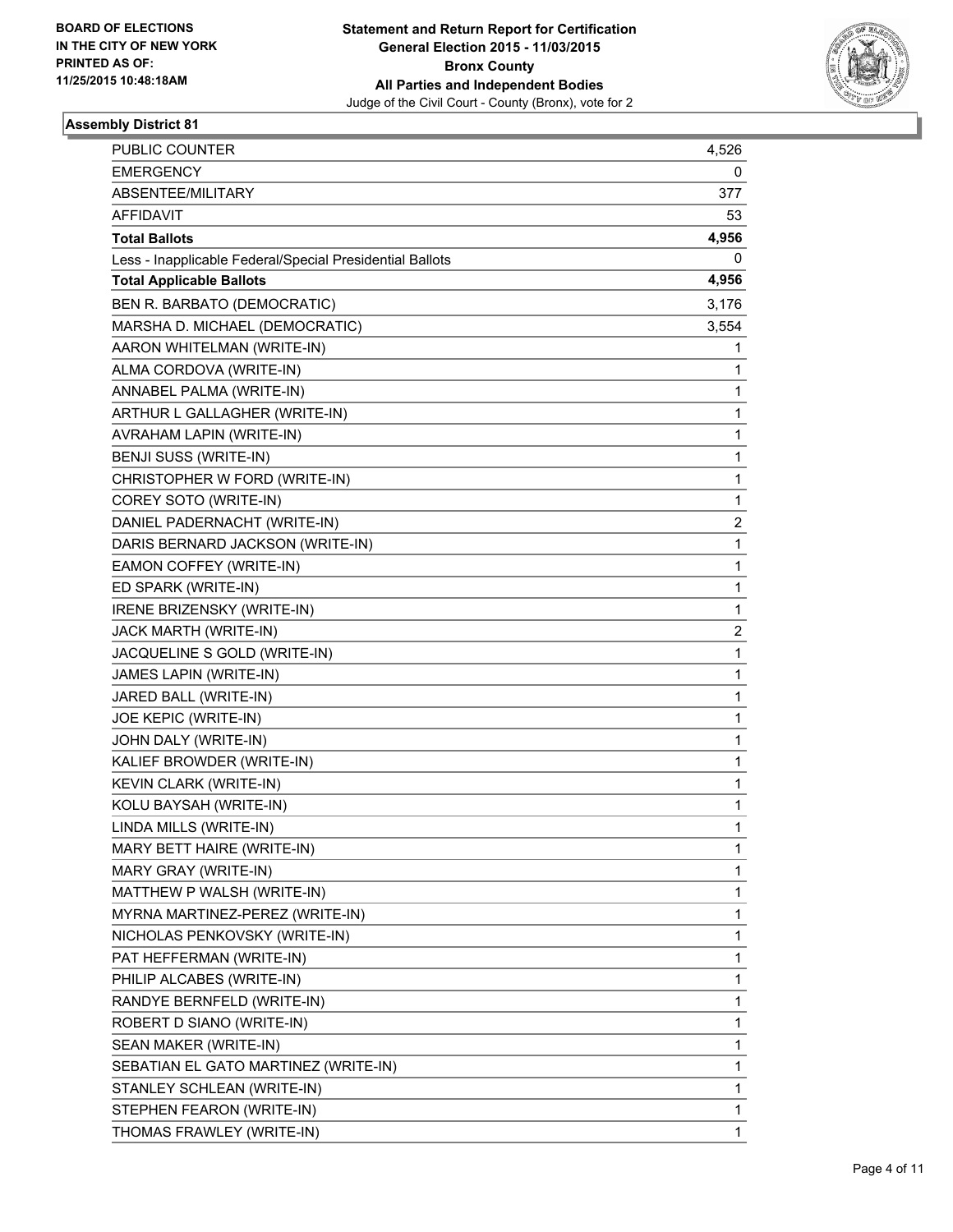

| TOM BOLAND (WRITE-IN)              |       |
|------------------------------------|-------|
| TRACY MCGLYN (WRITE-IN)            |       |
| UNATTRIBUTABLE WRITE-IN (WRITE-IN) | 15    |
| <b>Total Votes</b>                 | 6,786 |
| Unrecorded                         | 3.126 |

| PUBLIC COUNTER                                           | 5,056 |
|----------------------------------------------------------|-------|
| <b>EMERGENCY</b>                                         | 0     |
| ABSENTEE/MILITARY                                        | 297   |
| AFFIDAVIT                                                | 33    |
| <b>Total Ballots</b>                                     | 5,386 |
| Less - Inapplicable Federal/Special Presidential Ballots | 0     |
| <b>Total Applicable Ballots</b>                          | 5,386 |
| BEN R. BARBATO (DEMOCRATIC)                              | 3,147 |
| MARSHA D. MICHAEL (DEMOCRATIC)                           | 3,518 |
| ANDREW MILILLO (WRITE-IN)                                | 1     |
| ANTHONY J. RIBUSTELLO (WRITE-IN)                         | 1     |
| ANTONIO PAPADEPOULOS (WRITE-IN)                          | 1     |
| BAHAATI E PITT (WRITE-IN)                                | 1     |
| CHARLES BROWN (WRITE-IN)                                 | 1     |
| DENNIS PRAGER (WRITE-IN)                                 | 1     |
| EGIDIO SEMENTILLI (WRITE-IN)                             | 1     |
| FIDEL GOMEZ (WRITE-IN)                                   | 1     |
| ISSAC AMBROSE MOORE (WRITE-IN)                           | 1     |
| JANET BITNER (WRITE-IN)                                  | 1     |
| JC POLANCO (WRITE-IN)                                    | 1     |
| JOHN GALT (WRITE-IN)                                     | 1     |
| JOSEPH BROGAN (WRITE-IN)                                 | 1     |
| JOSEPH CONNOLLY (WRITE-IN)                               | 1     |
| JUAN CARLOS POLANCO (WRITE-IN)                           | 1     |
| LUCY LOCOROTONDO (WRITE-IN)                              | 1     |
| MICHAEL DE BENEDETTO (WRITE-IN)                          | 1     |
| MICHAEL SAVAGE (WRITE-IN)                                | 1     |
| PAUL MC GOVERN (WRITE-IN)                                | 1     |
| STEVE ALFASI (WRITE-IN)                                  | 1     |
| THOMAS DUNLEA (WRITE-IN)                                 | 1     |
| THOMAS TIBALDI (WRITE-IN)                                | 1     |
| UNATTRIBUTABLE WRITE-IN (WRITE-IN)                       | 15    |
| VICTOR RODRIGUEZ (WRITE-IN)                              | 1     |
| WJ SPINK (WRITE-IN)                                      | 1     |
| <b>Total Votes</b>                                       | 6,704 |
| Unrecorded                                               | 4,068 |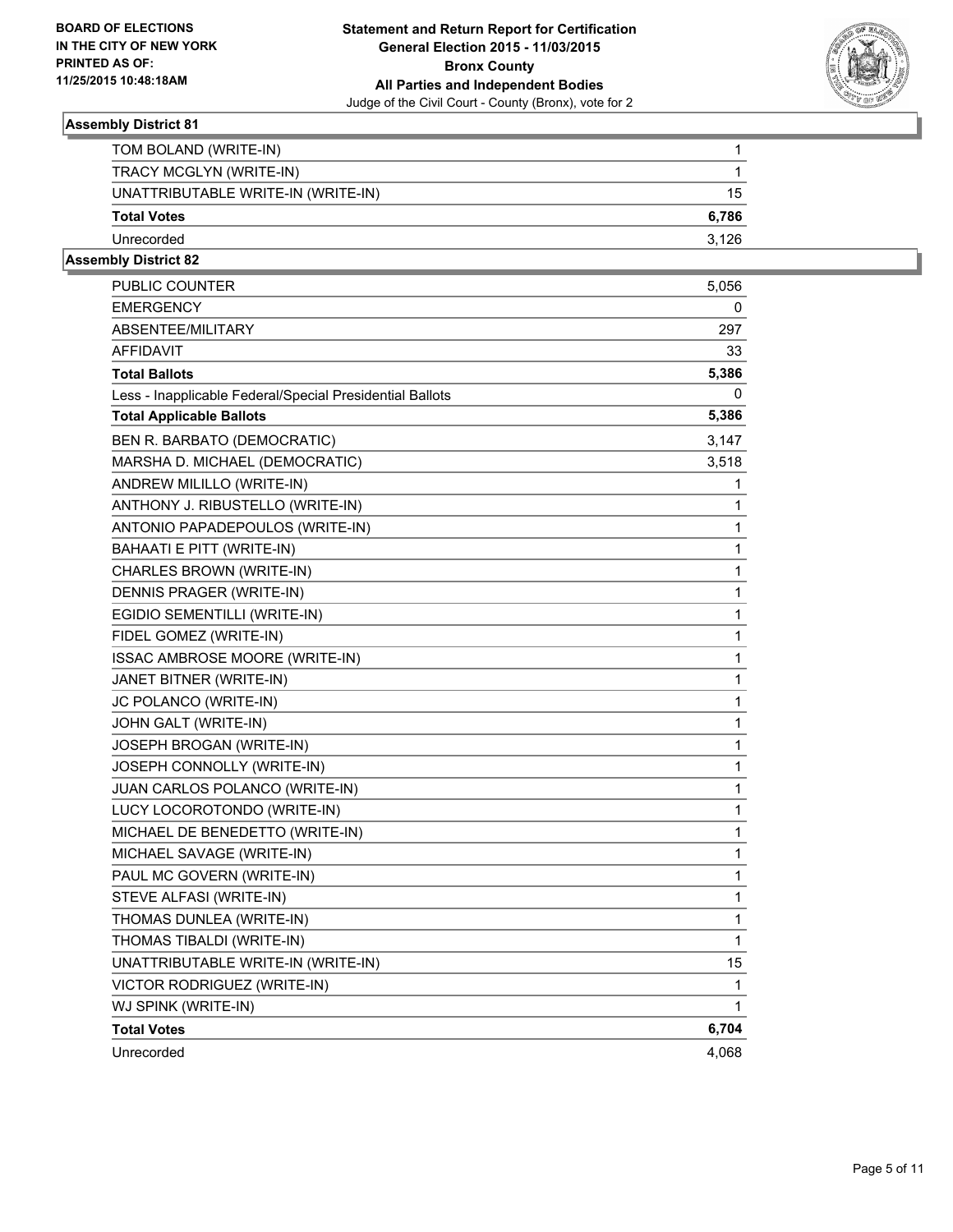

| <b>PUBLIC COUNTER</b>                                    | 3,468 |
|----------------------------------------------------------|-------|
| <b>EMERGENCY</b>                                         | 0     |
| ABSENTEE/MILITARY                                        | 216   |
| <b>AFFIDAVIT</b>                                         | 52    |
| <b>Total Ballots</b>                                     | 3,736 |
| Less - Inapplicable Federal/Special Presidential Ballots | 0     |
| <b>Total Applicable Ballots</b>                          | 3,736 |
| BEN R. BARBATO (DEMOCRATIC)                              | 2,158 |
| MARSHA D. MICHAEL (DEMOCRATIC)                           | 2,806 |
| <b>JOSE ORTIZ (WRITE-IN)</b>                             |       |
| ROBERT T. JOHNSON (WRITE-IN)                             | 1     |
| UNATTRIBUTABLE WRITE-IN (WRITE-IN)                       | 3     |
| VICTOR BOWMAN (WRITE-IN)                                 | 1     |
| <b>Total Votes</b>                                       | 4,970 |
| Unrecorded                                               | 2.502 |

| PUBLIC COUNTER                                           | 3,014 |
|----------------------------------------------------------|-------|
| <b>EMERGENCY</b>                                         | 30    |
| ABSENTEE/MILITARY                                        | 73    |
| <b>AFFIDAVIT</b>                                         | 46    |
| <b>Total Ballots</b>                                     | 3,163 |
| Less - Inapplicable Federal/Special Presidential Ballots | 0     |
| <b>Total Applicable Ballots</b>                          | 3,163 |
| BEN R. BARBATO (DEMOCRATIC)                              | 1,846 |
| MARSHA D. MICHAEL (DEMOCRATIC)                           | 2,162 |
| CONDE GARCIA (WRITE-IN)                                  | 1     |
| HANK REANDEN (WRITE-IN)                                  | 1     |
| HANNAH BLAND (WRITE-IN)                                  | 1     |
| HOWARD ROASK (WRITE-IN)                                  | 1     |
| PREET BHAHARA (WRITE-IN)                                 | 1     |
| RAHEEM RICHARDSON (WRITE-IN)                             | 1     |
| RAMON JIMENEZ (WRITE-IN)                                 | 1     |
| SAM KLEINMAN (WRITE-IN)                                  | 1     |
| UNATTRIBUTABLE WRITE-IN (WRITE-IN)                       | 4     |
| <b>Total Votes</b>                                       | 4,020 |
| Unrecorded                                               | 2,306 |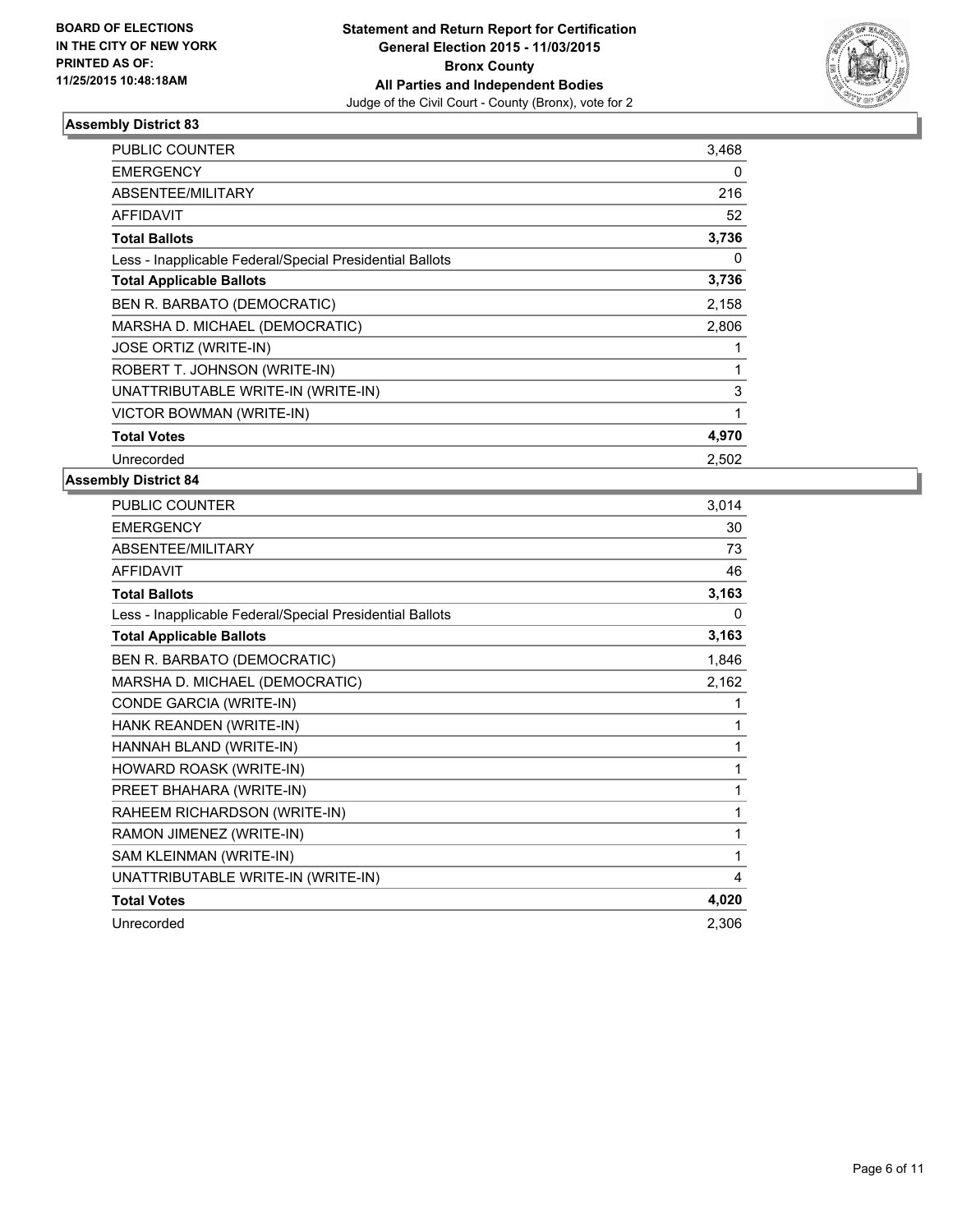

| <b>PUBLIC COUNTER</b>                                    | 2,818 |
|----------------------------------------------------------|-------|
| <b>EMERGENCY</b>                                         | 0     |
| ABSENTEE/MILITARY                                        | 122   |
| <b>AFFIDAVIT</b>                                         | 43    |
| <b>Total Ballots</b>                                     | 2,983 |
| Less - Inapplicable Federal/Special Presidential Ballots | 0     |
| <b>Total Applicable Ballots</b>                          | 2,983 |
| BEN R. BARBATO (DEMOCRATIC)                              | 1,593 |
| MARSHA D. MICHAEL (DEMOCRATIC)                           | 2,035 |
| DARCEL D. CLARK (WRITE-IN)                               |       |
| UNATTRIBUTABLE WRITE-IN (WRITE-IN)                       | 5     |
| <b>Total Votes</b>                                       | 3,634 |
| Unrecorded                                               | 2,332 |

| <b>PUBLIC COUNTER</b>                                    | 2.423 |
|----------------------------------------------------------|-------|
| <b>EMERGENCY</b>                                         | 0     |
| ABSENTEE/MILITARY                                        | 98    |
| <b>AFFIDAVIT</b>                                         | 70    |
| <b>Total Ballots</b>                                     | 2,591 |
| Less - Inapplicable Federal/Special Presidential Ballots | 0     |
| <b>Total Applicable Ballots</b>                          | 2,591 |
| BEN R. BARBATO (DEMOCRATIC)                              | 1,446 |
| MARSHA D. MICHAEL (DEMOCRATIC)                           | 1,779 |
| JEFFERY STEWART (WRITE-IN)                               | 1     |
| JOSE ANTONIO GONZALEZ JR. (WRITE-IN)                     | 1     |
| JOSEPH CAPELLA (WRITE-IN)                                | 1     |
| STEVE DAVIS (WRITE-IN)                                   | 1     |
| STEVE MAYO (WRITE-IN)                                    | 1     |
| UNATTRIBUTABLE WRITE-IN (WRITE-IN)                       | 12    |
| <b>Total Votes</b>                                       | 3,242 |
| Unrecorded                                               | 1,940 |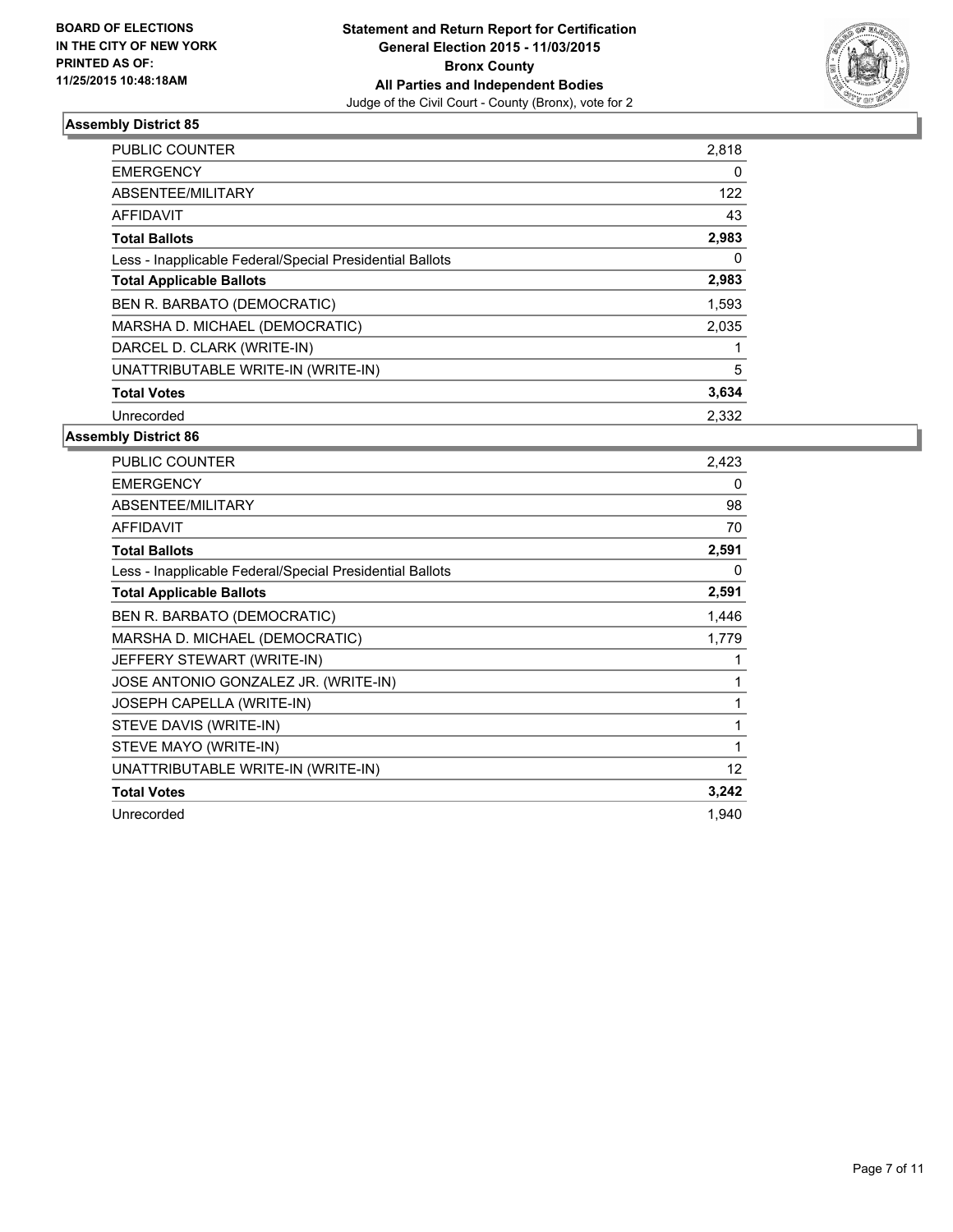

| PUBLIC COUNTER                                           | 2,973 |
|----------------------------------------------------------|-------|
| <b>EMERGENCY</b>                                         | 0     |
| <b>ABSENTEE/MILITARY</b>                                 | 108   |
| <b>AFFIDAVIT</b>                                         | 50    |
| <b>Total Ballots</b>                                     | 3,131 |
| Less - Inapplicable Federal/Special Presidential Ballots | 0     |
| <b>Total Applicable Ballots</b>                          | 3,131 |
| BEN R. BARBATO (DEMOCRATIC)                              | 1,757 |
| MARSHA D. MICHAEL (DEMOCRATIC)                           | 2,238 |
| JORDAN GOLDSTEIN (WRITE-IN)                              |       |
| RICHARD GOLDSTEIN (WRITE-IN)                             |       |
| SHERYL KINGSBERG (WRITE-IN)                              |       |
| UNATTRIBUTABLE WRITE-IN (WRITE-IN)                       | 10    |
| <b>WALTER SWEARINCEN (WRITE-IN)</b>                      |       |
| <b>Total Votes</b>                                       | 4,009 |
| Unrecorded                                               | 2,253 |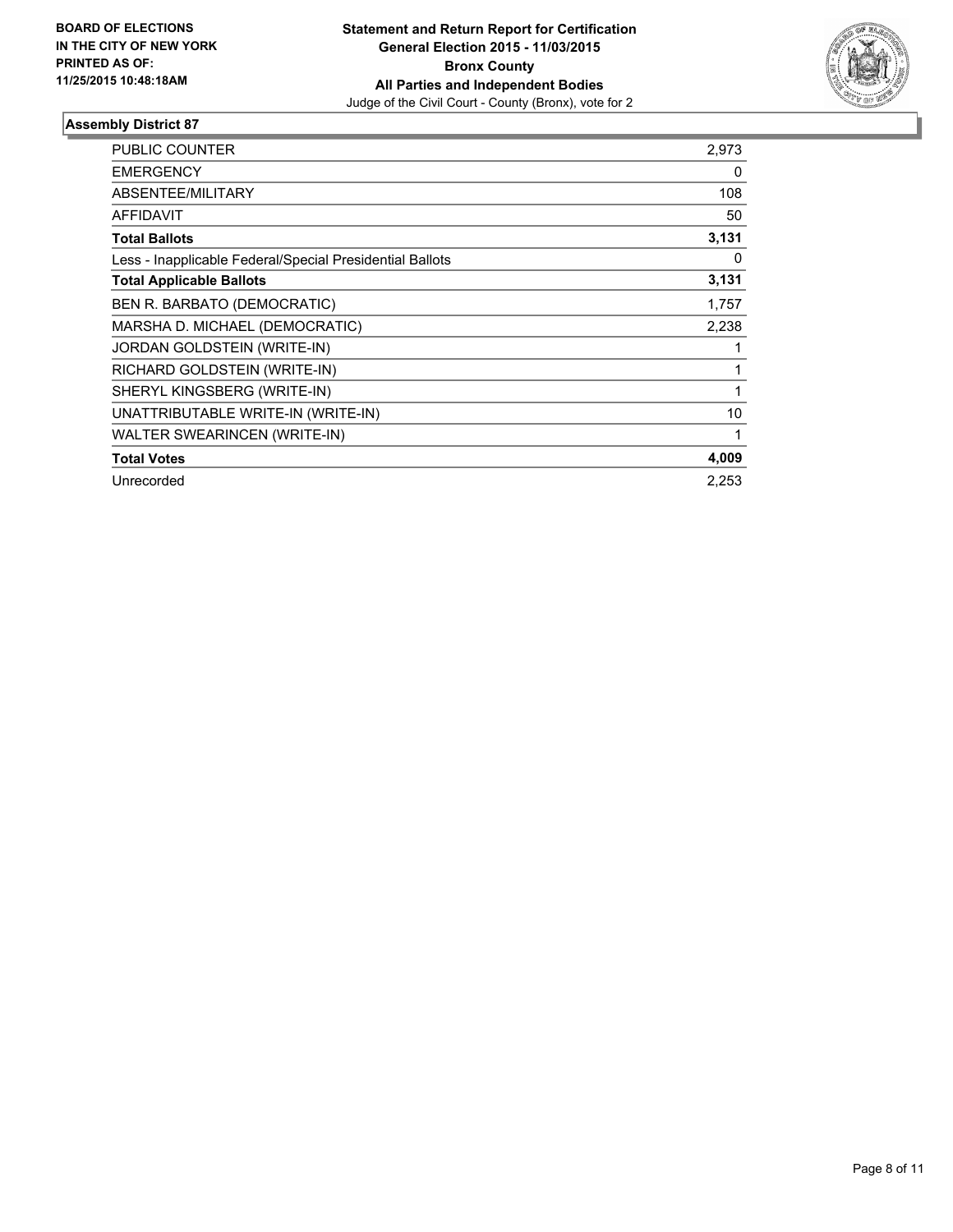

## **Total for Judge of the Civil Court - County (Bronx) - Bronx County**

| PUBLIC COUNTER                                           | 36,073         |
|----------------------------------------------------------|----------------|
| EMERGENCY                                                | 89             |
| ABSENTEE/MILITARY                                        | 1,952          |
| AFFIDAVIT                                                | 642            |
| <b>Total Ballots</b>                                     | 38,756         |
| Less - Inapplicable Federal/Special Presidential Ballots | 0              |
| <b>Total Applicable Ballots</b>                          | 38,756         |
| BEN R. BARBATO (DEMOCRATIC)                              | 22,245         |
| MARSHA D. MICHAEL (DEMOCRATIC)                           | 27,211         |
| AARON WHITELMAN (WRITE-IN)                               | 1              |
| ALMA CORDOVA (WRITE-IN)                                  | 1              |
| ANDREA GANT (WRITE-IN)                                   | 1              |
| ANDREW MILILLO (WRITE-IN)                                | 1              |
| ANNABEL PALMA (WRITE-IN)                                 | 1              |
| ANTHONY J. RIBUSTELLO (WRITE-IN)                         | 1              |
| ANTONIO PAPADEPOULOS (WRITE-IN)                          | 1              |
| ARTHUR L GALLAGHER (WRITE-IN)                            | 1              |
| AVRAHAM LAPIN (WRITE-IN)                                 | 1              |
| BAHAATI E PITT (WRITE-IN)                                | 1              |
| <b>BEN CARSON (WRITE-IN)</b>                             | 2              |
| BENJI SUSS (WRITE-IN)                                    | 1              |
| CHARLES BROWN (WRITE-IN)                                 | 1              |
| CHRISTOPHER W FORD (WRITE-IN)                            | 1              |
| CLOVES GRIMES (WRITE-IN)                                 | 1              |
| CONDE GARCIA (WRITE-IN)                                  | 1              |
| COREY SOTO (WRITE-IN)                                    | 1              |
| DANIEL PADERNACHT (WRITE-IN)                             | $\overline{2}$ |
| DARCEL D. CLARK (WRITE-IN)                               | 1              |
| DARIS BERNARD JACKSON (WRITE-IN)                         | 1              |
| DENNIS PRAGER (WRITE-IN)                                 | 1              |
| EAMON COFFEY (WRITE-IN)                                  | $\mathbf{1}$   |
| ED SPARK (WRITE-IN)                                      | $\mathbf{1}$   |
| EDWARD KIELY (WRITE-IN)                                  | 1              |
| EGIDIO SEMENTILLI (WRITE-IN)                             | 1              |
| FIDEL GOMEZ (WRITE-IN)                                   | 1              |
| GINO GUADAGNO (WRITE-IN)                                 | 1              |
| <b>GUY T PARISI (WRITE-IN)</b>                           | 1              |
| HANK REANDEN (WRITE-IN)                                  | 1              |
| HANNAH BLAND (WRITE-IN)                                  | 1              |
| HOWARD ROASK (WRITE-IN)                                  | 1              |
| HUGO L GONZALEZ (WRITE-IN)                               | 1              |
| IRENE BRIZENSKY (WRITE-IN)                               | 1              |
| ISAAC AMBEROSE MOORE (WRITE-IN)                          | 1              |
| ISSAC AMBROSE MOORE (WRITE-IN)                           | 1              |
| <b>IVETTE MARTINEZ (WRITE-IN)</b>                        | 1              |
| JACK MARTH (WRITE-IN)                                    | $\mathbf{2}$   |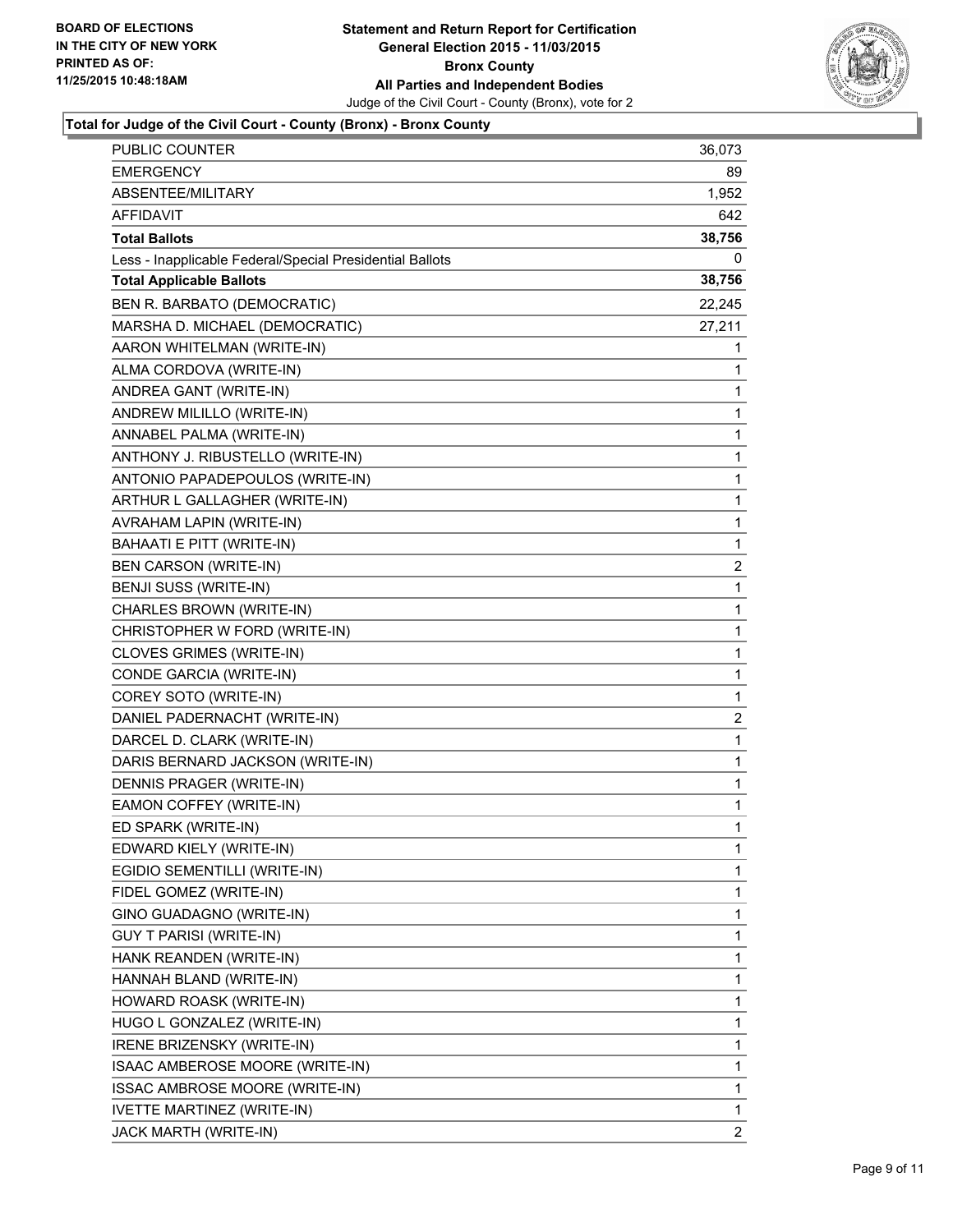

#### **Total for Judge of the Civil Court - County (Bronx) - Bronx County**

| JACQUELINE S GOLD (WRITE-IN)         | 1              |
|--------------------------------------|----------------|
| JAMES LAPIN (WRITE-IN)               | 1              |
| JAMES VACCA (WRITE-IN)               | 1              |
| JAMES VISSER (WRITE-IN)              | $\overline{2}$ |
| JANET BITNER (WRITE-IN)              | 1              |
| JARED BALL (WRITE-IN)                | 1              |
| JC POLANCO (WRITE-IN)                | 1              |
| JEFFERY STEWART (WRITE-IN)           | 1              |
| JOE KEPIC (WRITE-IN)                 | 1              |
| JOHN DALY (WRITE-IN)                 | 1              |
| JOHN GALT (WRITE-IN)                 | 1              |
| JOHN W NELSON (WRITE-IN)             | 1              |
| JORDAN GOLDSTEIN (WRITE-IN)          | 1              |
| JOSE ANTONIO GONZALEZ JR. (WRITE-IN) | 1              |
| JOSE ORTIZ (WRITE-IN)                | 1              |
| JOSEPH BROGAN (WRITE-IN)             | 1              |
| JOSEPH CAPELLA (WRITE-IN)            | 1              |
| JOSEPH CONNOLLY (WRITE-IN)           | 1              |
| JOSEPH GUADAGNO (WRITE-IN)           | 1              |
| JUAN CARLOS POLANCO (WRITE-IN)       | 1              |
| JUSTIN GROSSMAN MARSHALL (WRITE-IN)  | 1              |
| KALIEF BROWDER (WRITE-IN)            | 2              |
| KAUEF BROWDER (WRITE-IN)             | 1              |
| KELLISH THOMAS (WRITE-IN)            | 1              |
| KEVIN CLARK (WRITE-IN)               | 1              |
| KOLU BAYSAH (WRITE-IN)               | 1              |
| LINDA BALDWIN (WRITE-IN)             | 1              |
| LINDA MILLS (WRITE-IN)               | 1              |
| LOVIE PIGNATA (WRITE-IN)             | 1              |
| LUCY LOCOROTONDO (WRITE-IN)          | 1              |
| MARY BETT HAIRE (WRITE-IN)           | 1              |
| MARY GRAY (WRITE-IN)                 | 1              |
| MATTHEW P WALSH (WRITE-IN)           | 1              |
| MICHAEL DE BENEDETTO (WRITE-IN)      | 1              |
| MICHAEL SAVAGE (WRITE-IN)            | 1              |
| MICHELLE RAMONETTI (WRITE-IN)        | 1              |
| MIKE DELI (WRITE-IN)                 | 1              |
| MORIN PETESNS (WRITE-IN)             | 1              |
| MYRNA MARTINEZ-PEREZ (WRITE-IN)      | 1              |
| NICHOLAS PENKOVSKY (WRITE-IN)        | 1              |
| PAT HEFFERMAN (WRITE-IN)             | 1              |
| PAUL MC GOVERN (WRITE-IN)            | 1              |
| PHILIP ALCABES (WRITE-IN)            | 1              |
| PREET BHAHARA (WRITE-IN)             | 1              |
| RAHEEM RICHARDSON (WRITE-IN)         | 1              |
| RAMON JIMENEZ (WRITE-IN)             | $\mathbf{1}$   |